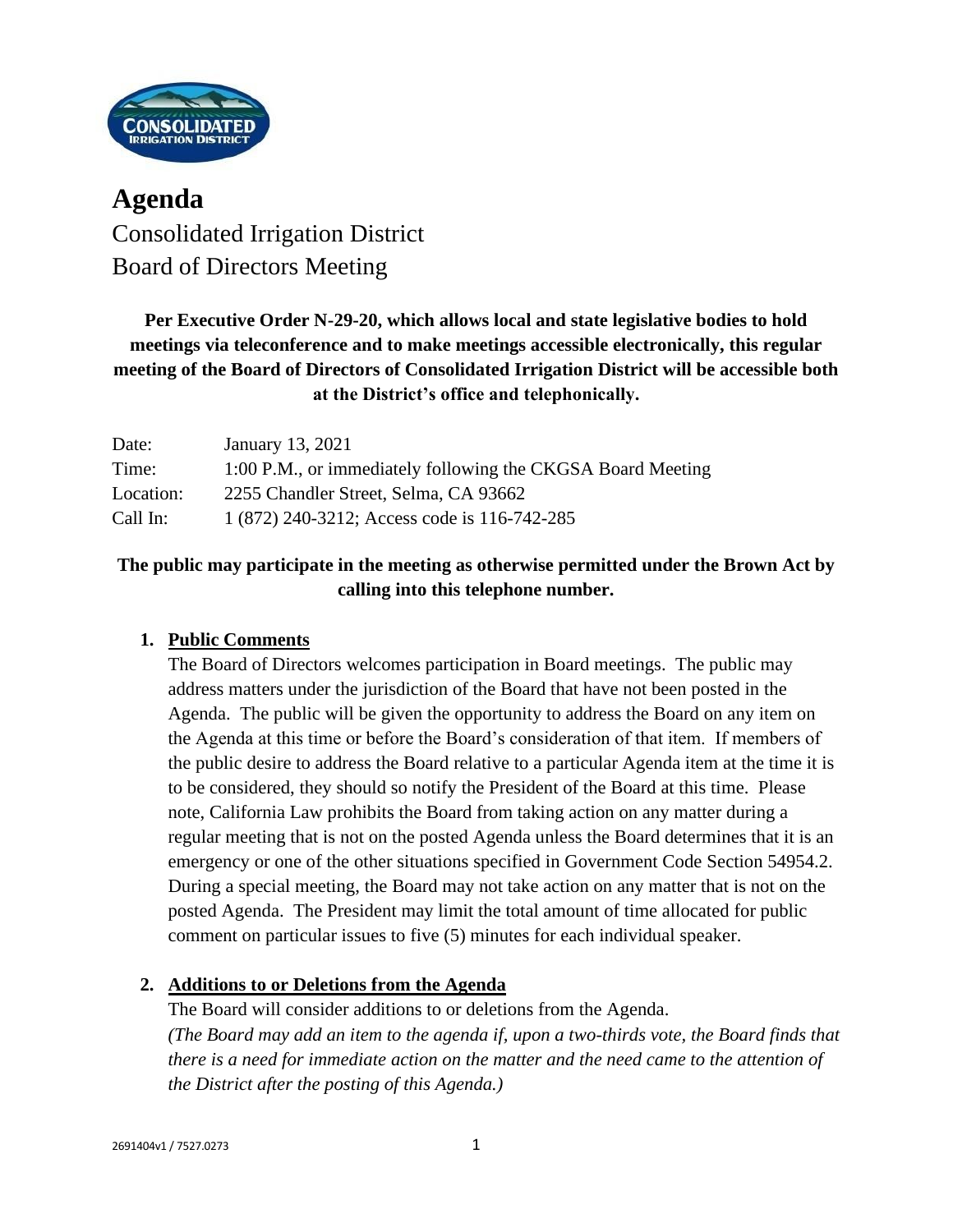#### **3. Disclosure of Possible Conflict of Interest**

Disclosure by Board Members of possible conflicts of interest.

#### **4. Consent Calendar (Recommend Approval) – Review & Take Action**

- **a.** Approval of December 9, 2020 Board Meeting Minutes
- **b.** Authorize Special Payroll Warrants for February 2021
- **c.** Approval of December 2020 Accounts Payable
- **d.** Approval of December 2020 Accounts Receivable
- **e.** Approval of CID Monthly Budget Report as of December 31, 2020
- **f.** Accept Financial Report as of December 31, 2020
- **g.** Accept Gate License Agreement with James Perry Harlan Stevens

### **5. Correspondence: Items for Board Action**

**a.** Review miscellaneous correspondence for possible action.

# **6. For Board review and possible action: Finance proposal presentation by CoBank Representative.**

For review and possible action, the finance proposal presentation by CoBank representative.

### **7. Manager's Report, Presentation of Items for Board Action and Public Hearings**

### **a. Water Report**

Review and discuss for possible action: the current water report.

### **b. SGMA Update**

Receive update on implementation of the Sustainable Groundwater Management Act and provide directions to staff.

### **c. Report of Land Acquisition Effort**

Receive update and discuss for possible action regarding land acquisition.

### **d. Projects Update**

Receive update and discuss for possible action: the status of current projects.

### **8. Public Hearing/Board Action regarding 2021 Annual Budget**

Board will hold a public hearing regarding the 2021 budget and consider any comments made at the hearing. Board will discuss and take action to adopt the District's 2021 Annual Budget.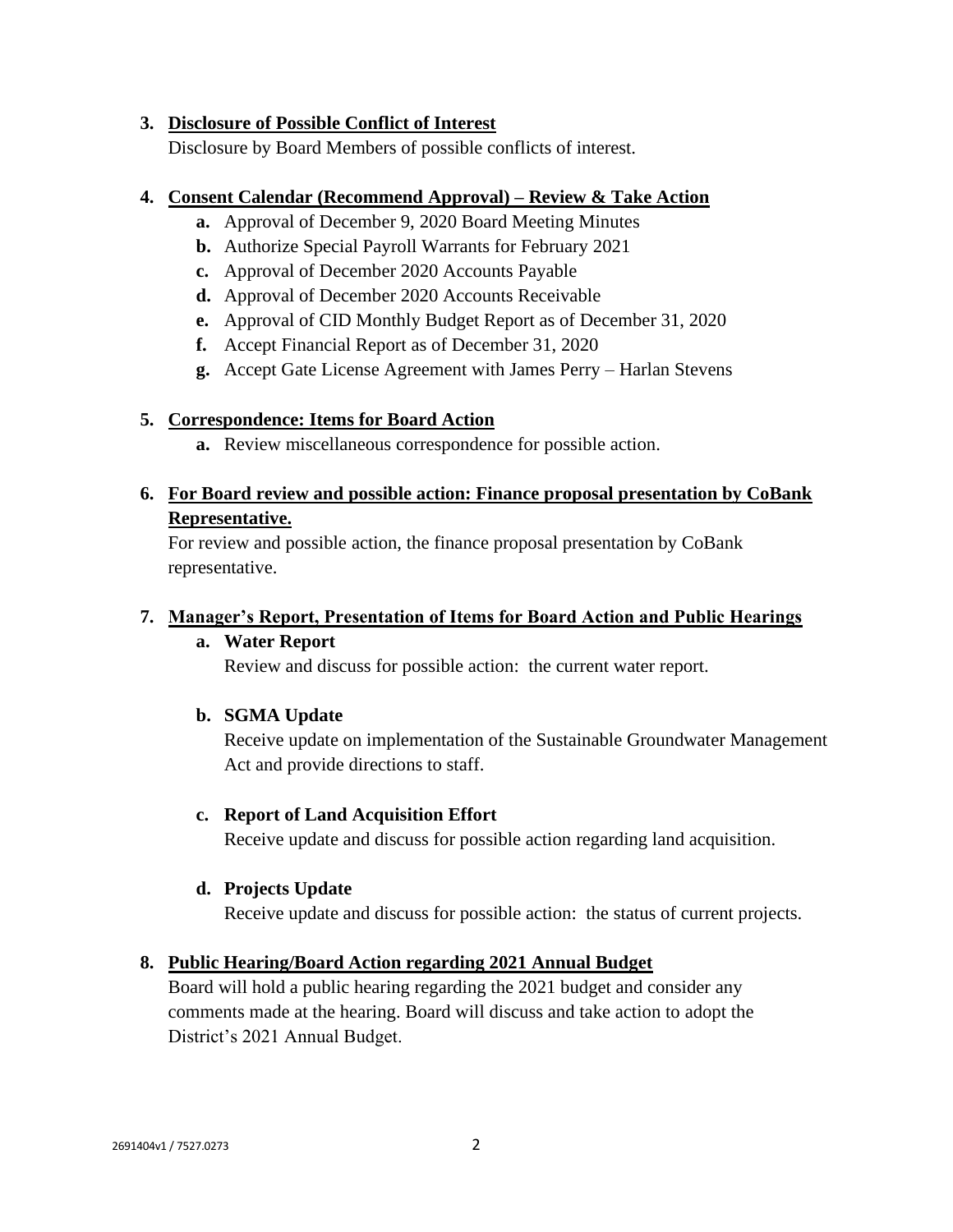#### **9. Board Reports**

Receive reports from individual Board members.

# **10. Closed Session Pursuant to Government Code Section 54957.6 – Public Employee Discipline/Dismissal/Release**

Position: Office Manager

# **11. Closed Session Pursuant to Government Code Section 54956.9(d)(2) – Conference with Legal Counsel**

Conference with legal counsel related to significant exposure to and/or anticipated litigation pursuant to paragraph (2) of subdivision (d) of Government Code Section 54956.9: (2 cases)

## **12. Closed Session Pursuant to Government Code Section 54956.9(d)(1) – Conference with Legal Counsel**

Closed session pursuant to Government Code Section 54956.9(d)(1) related to existing litigation:

- Kings River Water Association, et al. v. James Verboon, et al;
- James Irrigation District v. KRWA, et al. (Fresno County Case number 19CECG00769).

# **13. Closed Session Pursuant to Government Code Section 54956.8 – Conference with Real Property Negotiator**

Closed session pursuant to Government Code Section 54956.8 related to real property negotiations.

a. Property APN: 345 080 005 Agency Negotiator: Phil Desatoff Negotiating Parties: CID Negotiating Terms and Price

# **14. End of Closed Session – Report from Closed Session**

Disclosure of reportable action, if any, from Closed Session

### **15. Next Scheduled Meetings**

Approve next regular Board Meeting on Wednesday, February 10, 2021 at 1:00 P.M., or immediately following the CKGSA meeting.

### **16. Adjournment**